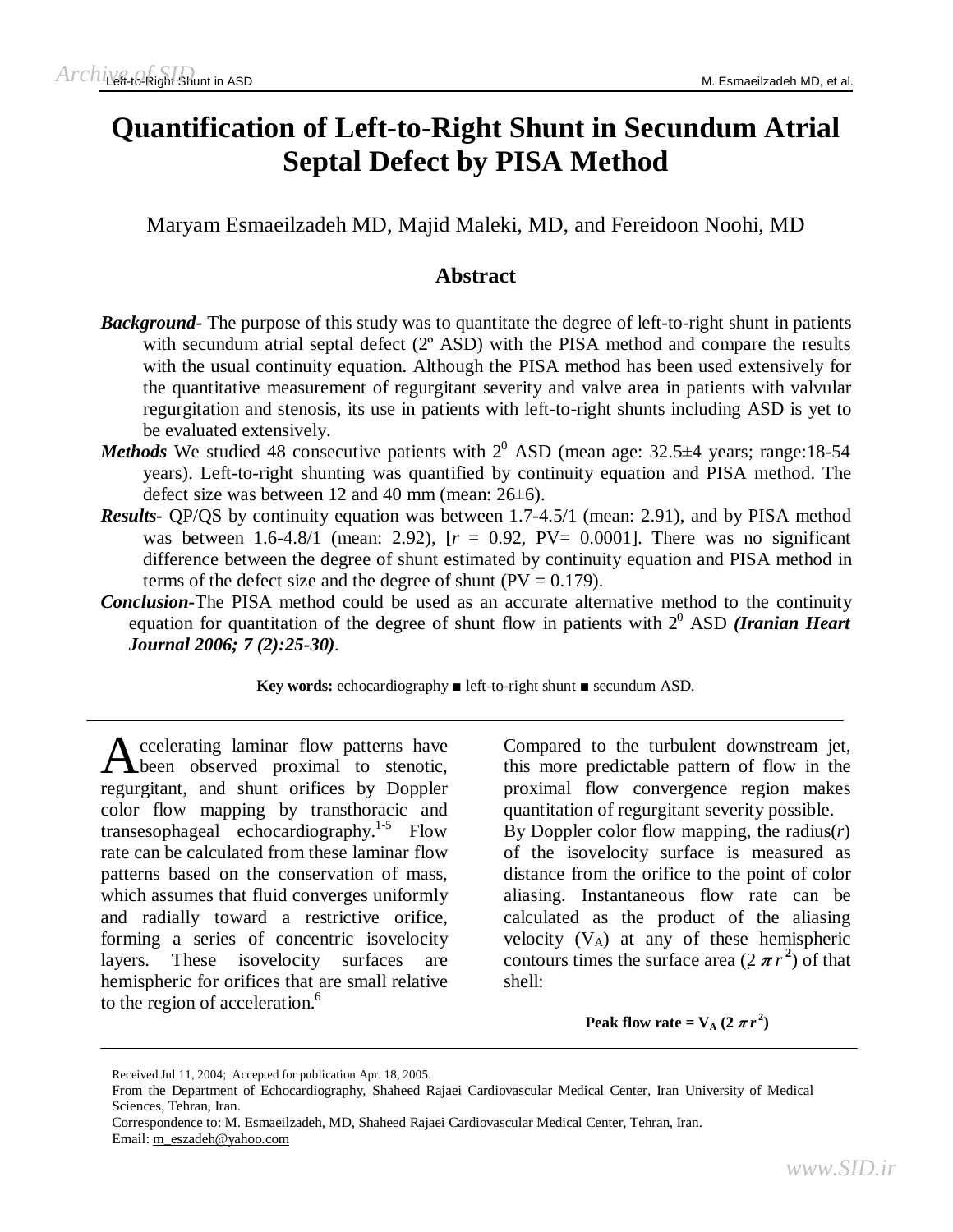The accuracy of the proximal flow convergence method is highly dependent on the precise measurement of the PISA radius, which requires high-resolution imaging and zoom magnification.<sup>7</sup>

Proximal flow acceleration thus depends on the severity of regurgitation and the aliasing velocity. Because flow rate is underestimated unless the Nyquist velocity is much less than the orifice velocity, the hemispheric assumption for calculating regurgitant flow rate cannot be used with larger Nyquist velocities.<sup>6</sup> Consequently, the hemispheric model is most accurate with larger volume flow rates or with lower aliasing velocities.

Accuracy can be improved by optimizing the aliasing velocity to better define the hemispheric contour.<sup>8, 9</sup>

## **Methods**

## **Study population**

From March 2003 to November 2004, we studied 48 consecutive patients with secundum ASD (33 women and 15 men; mean age: 32.5±4.2 years; range, 18-54 years), who were referred to center for the evaluation of suitability for device closure.

The exclusion criteria were primum and sinus venosus type ASD, partial anomalous pulmonary venous connection and the other associated left-to-right shunts.

Transthoracic and multiplane TEE was performed using a commercially-available ultrasound system (Aqusen Sequoia, Mountain View, CA 256). All the patients gave informed consent.

## **Echocardiographic studies**

Comprehensive echocardiography and Doppler examination were performed in all the patients. The degree of left-to-right shunt was measured by standard continuity equation

using LVOT and RVOT diameters in midsystole (2-3 frames after valve opening) and PW Doppler study for measurement of velocity time integral of LVOT and RVOT. The QP/QS was measured using the following equation:

**QP/QS =** CSA RVOT x VTI RVOT CSA LVOT x VTI LVOT

Transesophageal echocardiography was done by standard guidelines of the ASE. The atrial septum was examined in multiple planes to achieve three main objectives: assessment of the flow convergence regions (FCR) proximal to the atrial defect, assessment of the size of the atrial jet in the right atrium, and assessment of the size of the atrial defect by two-dimensional echocardiography.

The defect size was measured at 0, 45, and 90 degrees and the greatest diameter was recorded as the defect size.

By stepwise lowering of the color baseline, aliasing velocities can be reduced to 24-28 cm/sec. The radius of FCRs increases as the aliasing velocity is reduced. FCRs were identified immediately proximal to the defects on the left atrial side of the septum (Fig.1).

The radius (*r*) of PISA was measured from the first aliasing limit to the orifice in the septum. According to the continuity principle, the flow rate across any isovelocity surface in FCR is equal to the flow rate through the orifice.

Hence, the maximum instantaneous flow rate through the atrial defect is equal to  $2 \pi r^2$   $V_A$  $(2 \pi r^2)$  is the area of a hemisphere, and  $V_A$  is the velocity at a radial distance *r*).

In the majority of cases, FCR was largest in size at the end of systole.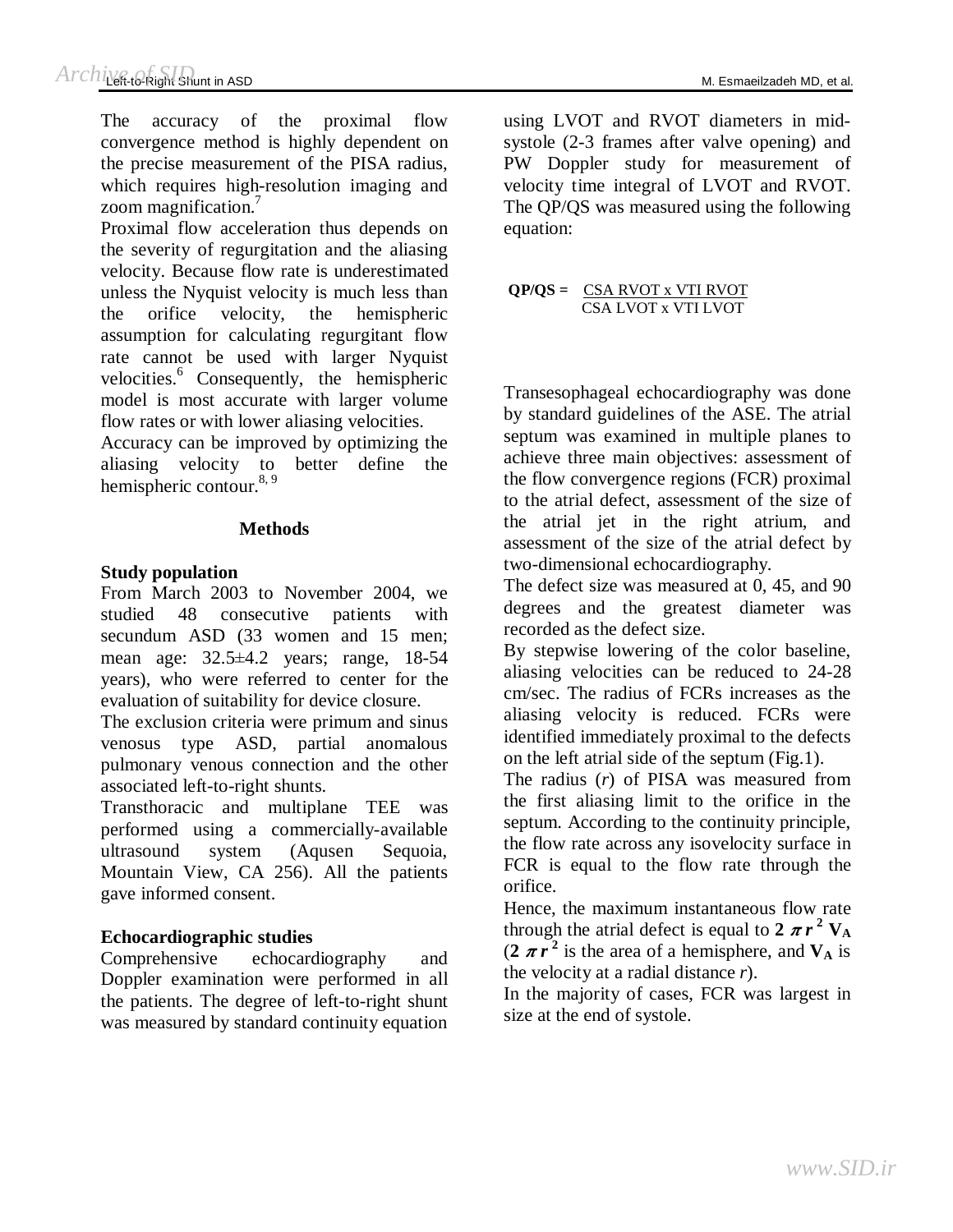

**a** 



**Fig. 1.** Transesophageal color flow imaging of flow convergence regions (FCRs) at standard color velocity (a) and by adjusting the Nyquist velocity (b). FCR can be seen to be semicircular, justifying the hemispherical model used in the calculation of flow rate.

Pulsed wave Doppler using high-repetition frequency was used to characterize the velocity profile of shunt flow in the right atrium. The sample volume was positioned in the color flow jet, close to the septal orifice. The peak flow velocity  $(V_p)$  of the jet and velocity time integral (*VTI*) were measured (Fig. 2).



**Fig. 2.** Peak flow velocity of the jet and velocity time integral (VTI) measured using PW Doppler by positioning the sample volume in the right atrium.

The flow area of the ASD was calculated as maximum flow rate, divided by maximum flow velocity (Equation 1).

By dividing the flow to peak ASD flow velocity  $(V_{peak})$ , the blood volume across the defect was measured.

**Equation 1:** Flow  $(ASD) = 2 \pi r^2 x VA$ **Velocity (**peak**)** 

**Shunt**  $Flow = Flow (ASD)$ **x**  $VTI$ 

**QP = QS + ASD Volume (by PISA)** 

#### **Statistical analysis**

Data are presented as mean±SD. The correlation between continuous variables was determined by linear regression analysis. Student's *t*-test and the  $X<sup>2</sup>$  test were used as appropriate to compare variables. A value of P<0.05 was considered statistically significant. Statistical analysis was performed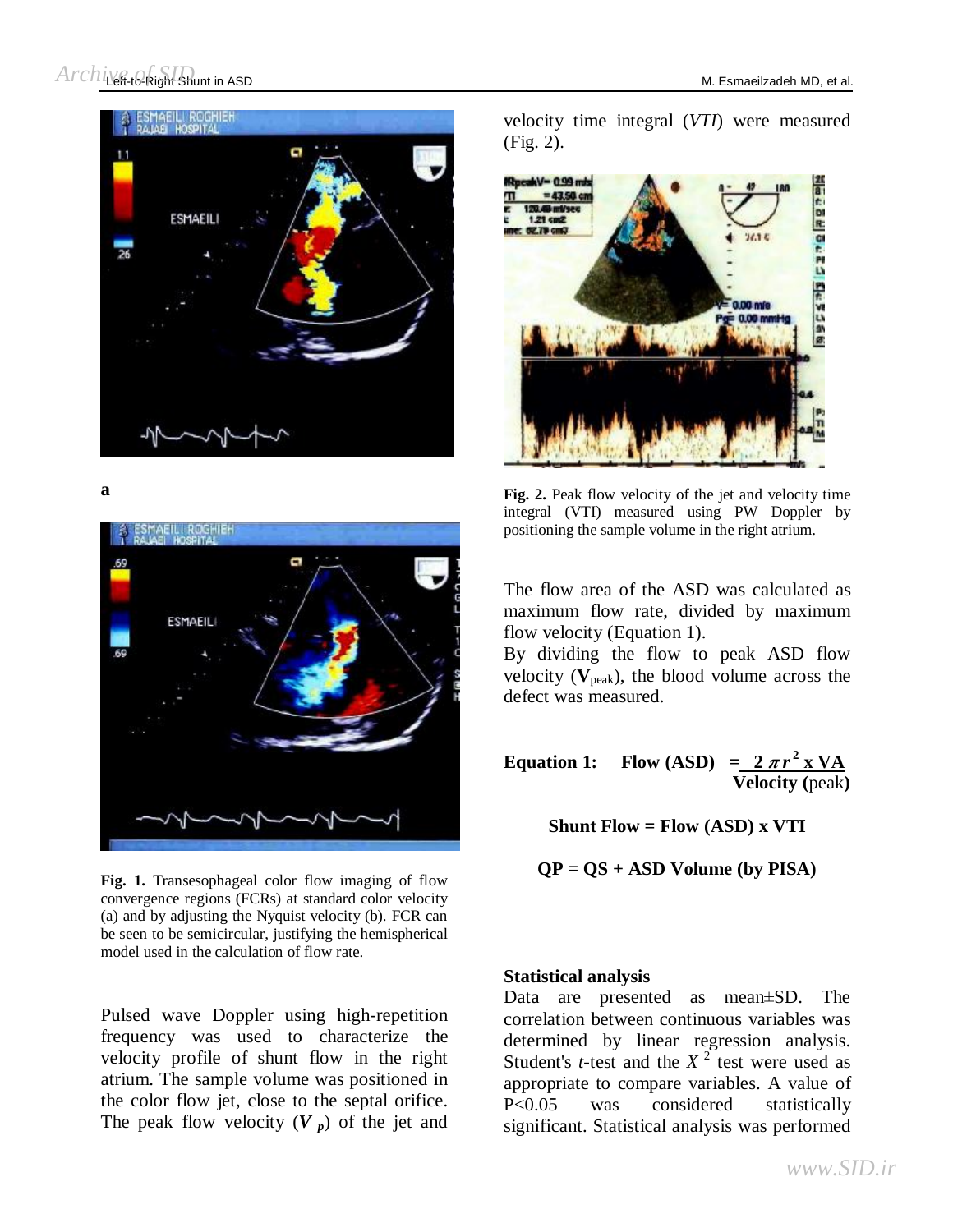using a statistical computer software package for social sciences for Windows, (Release 10.01, SPSS Inc, Chicago, IL, USA).

#### **Results**

QP/QS was measured in all the patients by continuity equation except for two patients with associated pulmonary valve stenosis; however, there was no limitation for PISA measurement. By continuity equation QP/QS was between  $1.7-4.5/1$  (mean: 2.91), and by PISA method it was between 1.6-4.8/1 (mean: 2.92). There was no significant difference between the degree of shunt estimated by continuity equation and PISA method in terms of the defect size and the degree of shunt ( $PV = 0.179$ ).

Shunt flow determined by PISA correlated closely (*r*=0.92, PV=0.0001) with that determined by continuity equation (Fig. 3).



**Fig. 3.** Comparison of shunt flow estimated by PISA method and continuity equation showed close correlation between two methods.

#### **Discussion**

This study shows that left-to-right atrial shunt can be accurately quantified by multiplane TEE, color flow mapping, and the principle of proximal flow convergence.

TEE combined with color flow mapping is the most sensitive technique for detecting atrial shunts.

Our study demonstrates that multiplane TEE is highly sensitive for estimating shunt flow across atrial defects, using the proximal flow convergence principle. The atrial septum separates a high pressure chamber (left atrium) from a relatively low pressure chamber (right atrium). The presence of a defect in the septum allows continuous flow throughout the cardiac cycle from left to right. Flow through the defect is unaffected by competitive flow as mitral valve flow is at right angles to shunt flow. This means that the atrial defect can be closely approximated to a planar orifice. Thus, the principles of flow convergence relating to laminar flow through a circular and planar orifice appear eminently applicable to atrial shunt flow. Hydrodynamic theory predicts the flow convergence regions (FCRs) to be hemispheric in such cases. The validity of this theoretical assumption appeared to be justified in practice. FCRs were found on TEE color flow mapping to be semicircular or nearly so on both transverse and longitudinal planes. This also accounts for the excellent correlation between measurements in these two orthogonal planes. Nonetheless, it is not necessary for orifices to be circular for this method to be valid. Rodriguez et al.  $^{10}$  demonstrated that volume flow rate in vitro can be calculated assuming hemispheric geometry, irrespective of orifice shape. Utsunomiya et al., $^{11}$  on the other hand, found that the hemispherical model underestimates flow rate when orifices are noncircular. They used a hemi-elliptic model and concluded that differences in planar orifice shape do not affect calculation of volume flow rate. The use of multiplane TEE is a major strength to this study. Highfrequency transducers improve spatial resolution and enable lower aliasing velocities to be used. This, coupled with baseline shifting of color flow maps, allows FCRs to be maximized in size. Another advantage of TEE is its ability to image the atrial septum at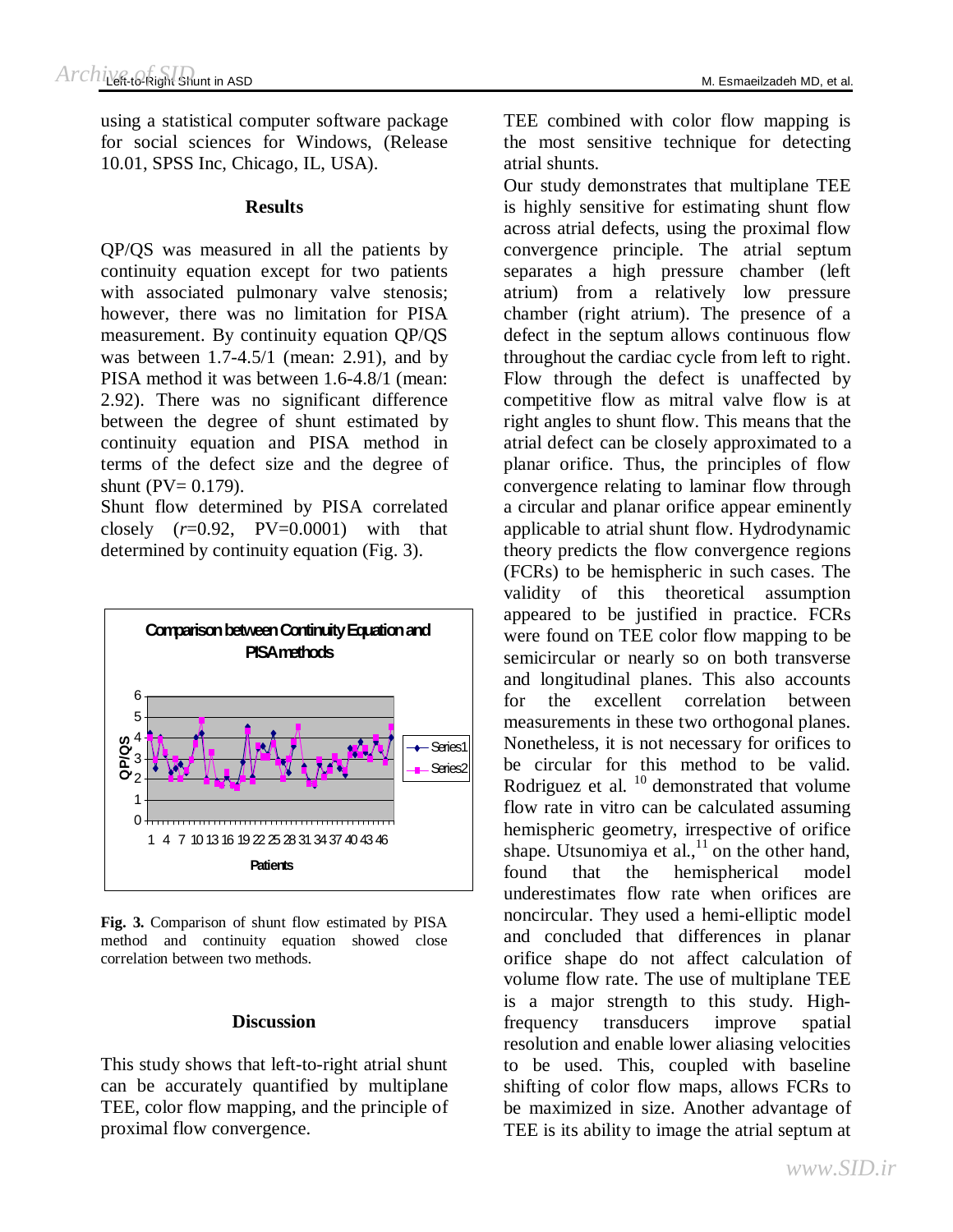right angles to the ultrasound beam. FCRs thus could be optimally visualized, and flow across the septum could be assessed accurately by pulsed Doppler without the need for angle corrections.

Our study shows that shunt calculated by the flow convergence method correlates closely with that calculated by two-dimensional echocardiography and pulsed Doppler (continuity equation). The two-dimensional echocardiography method, in contrast, relies on accurate determination of LVOT and RVOT diameters. Furthermore, FCRs proximal to the defects are generally easy to visualize. In addition, the jets in the right atrium interact with flow from four sources: superior and inferior vena cava, coronary sinus, and tricuspid regurgitation. The latter was present in all of our patients, and the jets often were seen to be directed toward the atrial septum, where they interacted with atrial jets.

In some cases, tricuspid regurgitant jets entering the defects in the septum cause rightto-left shunting. These limitations are overcome by the flow convergence method. FCRs are zones of laminar accelerating flow proximal to the shunt orifice and thus are independent of factors operating in the distal receiving chamber.

Bargiggia et al.  $12$  studied 52 patients with mitral regurgitation and showed that the maximum regurgitant flow rate correlated closely (r=0.91) with angiographic grading. They also demonstrated a good correlation (r=0.93) with angiographic regurgitant volume in 15 patients. Moises et  $a1.^{13}$  also showed that maximal flow rate correlates closely with shunt flow through ventricular septal defects.

Using the flow convergence technique to assess atrial shunt should be relatively easy in clinical practice.

Adjustments of color flow maps are not always necessary. In our study, all the patients had FCRs clearly visible even without adjusting the color flow maps. The larger the

FCRs were , the greater were the magnitude of shunting.

The fact that the PISA method is valid as well is demonstrated by the good correlation between shunt derived by this technique and that calculated by continuity equation.

### **Conclusion**

This study shows that the principle of flow convergence (*PISA*) combined with TEE provides accurate and easily-derived quantitative information on atrial shunt flow and that it could be an alternative method to the continuity equation. It is quick, reliable, and simple enough to be incorporated into routine clinical practice and highly recommended in patients with significant pulmonary regurgitation, pulmonary stenosis, and poor image view of the pulmonic valve.

#### **References**

- 1. Rodriguez L, Thomas JD, Monterroso V, et al. Validation of the proximal flow convergence method: calculation of orifice area in patients with mitral stenosis. Circulation 1993; 88:1157- 1165.
- 2. Barigiggia GS, Tronconi L, Sahn DJ, et al. A new method for quantitation of mitral regurgitation based on color flow Doppler imaging of flow convergence proximal to regurgitant orifice. Circulation 1991; 84: 1481-1489.
- 3. Recusani F: Non-invasive assessment of left ventricular function with continuous wave Doppler echocardiography [editorial; comment]. Circulation 1991; 83: 2141-2143.
- 4. Moises VA, Maciel BC, Hornberger LK, et al. A new method for non-invasive estimation of ventricular septal defect shunt flow by Doppler color flow mapping: imaging of the laminar flow convergence region on the left septal surface. J Am Coll Cardiol 1991; 18: 824-832.
- 5. Rittoo D, Sutherland GR, Shaw TR: Quantitation of left-to-right atrial shunting and defect size after balloon mitral commissurotomy using biplane transesophageal echocardiography, color flow mapping, and the principle of proximal